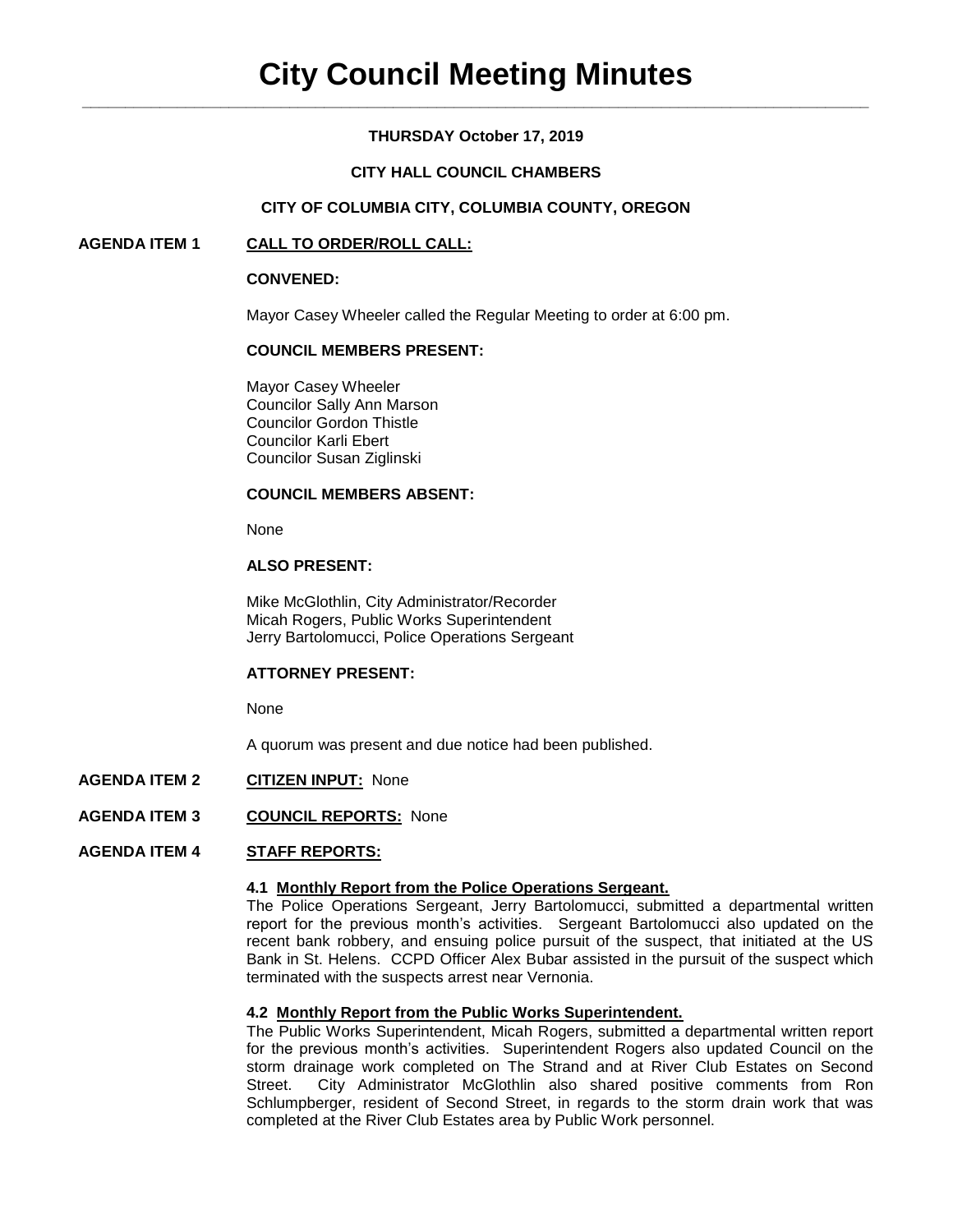### **AGENDA ITEM 5 CONSENT AGENDA**

- **5.1 Bills paid with check numbers 32059 through 32114 during the month of September, 2019.**
- **5.2 Financial Report for the month ending September 30, 2019.**
- **5.3 Minutes of the September 19, 2019 Regular City Council Meeting.**
- **5.4 Minutes of the September 17, 2019 Audit Committee Meeting.**

CARRIED UNANIMOUSLY BY ROLL CALL VOTE TO APPROVE THE CONSENT AGENDA.

#### **AGENDA ITEM 6 UNFINISHED BUSINESS:**

**6.1 Second Reading of Council Bill 19-891: An Ordinance Vacating a portion of "J" Street between 2nd Place Alley and Third Street, and "J" Street between Third Street and 3rd Place Alley; Measuring 100 feet X 80 feet directly adjacent to Lot & of Block 26 and Lot 12 of Block 25, Columbia City and 100 feet X 80 feet directly adjacent to Lot 6 of Block 45 and Lot 1 of Block 46, Columbia City.**

COUNCIL CONDUCTED THE SECOND READING OF COUNCIL BILL 19-891. MOVED (MARSON), SECONDED (THISTLE) AND CARRIED UNANIMOUSLY TO APPROVE COUNCIL 19-891.

#### **6.2 Discussion of financial support for the Columbia County Tourism Initiative as submitted by Alison Hart of AHart Associates Inc. at the September 19, 2019 Regular City Council Meeting.**

COUNCIL CONDUCTED DISCUSSION IN REGARDS TO THE REQUESTED FUNDING AMOUNT AS PRESENTED. AFTER DISCUSSION, NO MOTION WAS MADE IN SUPPORT OF APPROVING THE REQUESTED FUNDING.

### **AGENDA ITEM 7 NEW BUSINESS:**

**7.1 Release of lien established by Resolution No. 16-1175-R; A Resolution assessing unpaid water and sewer utility charges, fees and accrued interest as a lien against property described as Tax Account No. 5128-AD-0550, located at 100 "K" Street, and Resolution No. 18-1230-R; A Resolution assessing abatement costs, fees, and accrued interest as a lien against property described as Tax Account No. 5128-AD-0550, located at 100 "K" Street.**

MOVED (MARSON), SECONDED (EBERT) AND CARRIED UNANIMOUSLY TO APPROVE TO APPROVE THE RELEASE OF BOTH AFOREMENTIONED LIENS AS DESCRIBED HEREIN.

## **AGENDA ITEM 8 OTHER BUSINESS:**

- **8.1** The City Administrator/Recorder informed Council of the following issues and activities:
	- **8.1.1.** City resident Mike Mather is planning to conduct another fundraiser in support of the Columbia City Community Hall Capital Campaign; with a tentative date of December 1, 2019 and running from 11:00 am until 2:00 pm. The fundraiser would involve the "Christmas Grinch" character that Mr. Mather portrays. Photographs would be taken with the character for a nominal fee in support of the Christmas holiday season. Mr. Mather wishes to donate all proceeds to the Community Hall's Capital Campaign and Staff is requesting a waiver of